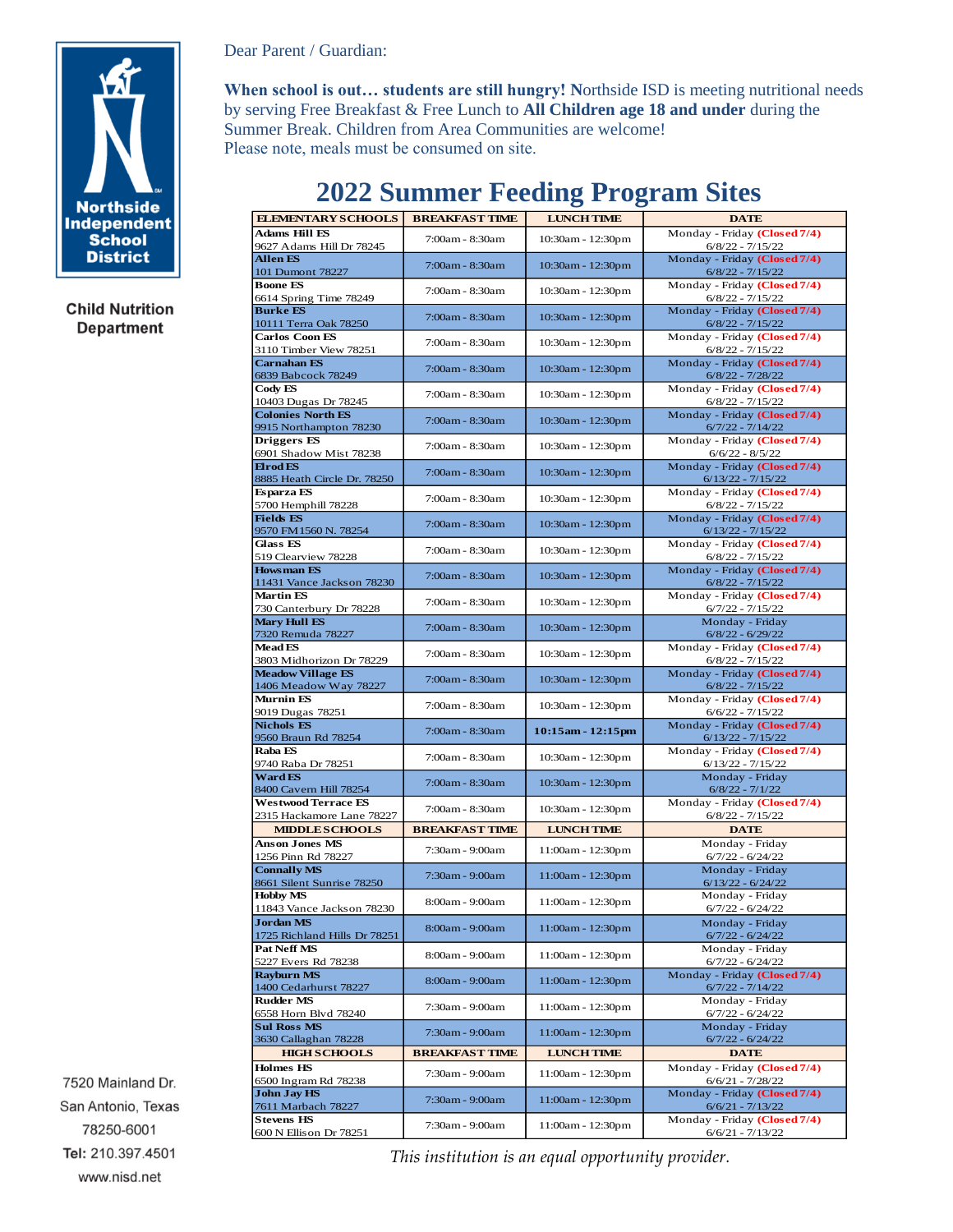

**Child Nutrition Department** 

Estimados Padres / Guardiánes:

¡Cuando el año escolar termina... los estudiantes todavía tienen hambre! **El Distrito de Northside** está ayudando a satisfacer las necesidades nutricionales sirviendo desayuno y almuerzo **GRATIS** a niños menores de 18 años durante las vacaciones de verano. Los niños de las comunidades del área son bienvenidos. Tenga en cuenta que las comidas deben comerse en la escuela.

## **2022 SITIOS DE ALIMENTACIÓN DE VERANO**

| <b>AVAA DIITIOD DE HEEMEER HIRCION DE</b> |                 |                   | , <b>, , , , , , , , , , , ,</b>      |
|-------------------------------------------|-----------------|-------------------|---------------------------------------|
| <b>PRIMARIA</b>                           | <b>DESAYUNO</b> | <b>ALMUERZO</b>   | <b>FECHA</b>                          |
| <b>Adams Hill ES</b>                      |                 |                   | Lunes - Viernes (Cerrado 7/4)         |
| 9627 Adams Hill Dr 78245                  | 7:00am - 8:30am | 10:30am - 12:30pm | $6/8/22 - 7/15/22$                    |
| <b>Allen ES</b>                           |                 |                   | Lunes - Viernes (Cerrado 7/4)         |
| 101 Dumont 78227                          | 7:00am - 8:30am | 10:30am - 12:30pm | $6/8/22 - 7/15/22$                    |
| <b>Boone ES</b>                           |                 |                   | Lunes - Viernes (Cerrado 7/4)         |
| 6614 Spring Time 78249                    | 7:00am - 8:30am | 10:30am - 12:30pm | $6/8/22 - 7/15/22$                    |
| <b>Burke ES</b>                           |                 |                   | Lunes - Viernes (Cerrado 7/4)         |
| 10111 Terra Oak 78250                     | 7:00am - 8:30am | 10:30am - 12:30pm | $6/8/22 - 7/15/22$                    |
| <b>Carlos Coon ES</b>                     |                 |                   | Lunes - Viernes (Cerrado 7/4)         |
| 3110 Timber View 78251                    | 7:00am - 8:30am | 10:30am - 12:30pm | $6/8/22 - 7/15/22$                    |
| <b>Carnahan ES</b>                        |                 |                   | Lunes - Viernes (Cerrado 7/4)         |
| 6839 Babcock 78249                        | 7:00am - 8:30am | 10:30am - 12:30pm | $6/8/22 - 7/28/22$                    |
| Cody ES                                   |                 |                   | Lunes - Viernes (Cerrado 7/4)         |
| 10403 Dugas Dr 78245                      | 7:00am - 8:30am | 10:30am - 12:30pm | $6/8/22 - 7/15/22$                    |
| <b>Colonies North ES</b>                  |                 |                   | Lunes - Viernes (Cerrado 7/4)         |
|                                           | 7:00am - 8:30am | 10:30am - 12:30pm |                                       |
| 9915 Northampton 78230                    |                 |                   | $6/7/22 - 7/14/22$                    |
| <b>Driggers ES</b>                        | 7:00am - 8:30am | 10:30am - 12:30pm | Lunes - Viernes (Cerrado 7/4)         |
| 6901 Shadow Mist 78238                    |                 |                   | $6/6/22 - 8/5/22$                     |
| <b>Elrod ES</b>                           | 7:00am - 8:30am | 10:30am - 12:30pm | Lunes - Viernes (Cerrado 7/4)         |
| 8885 Heath Circle Dr. 78250               |                 |                   | $6/13/22 - 7/15/22$                   |
| Esparza ES                                | 7:00am - 8:30am | 10:30am - 12:30pm | Lunes - Viernes (Cerrado 7/4)         |
| 5700 Hemphill 78228                       |                 |                   | $6/8/22 - 7/15/22$                    |
| <b>Fields ES</b>                          | 7:00am - 8:30am | 10:30am - 12:30pm | Lunes - Viernes (Cerrado 7/4)         |
| 9570 FM1560 N. 78254                      |                 |                   | $6/13/22 - 7/15/22$                   |
| <b>Glass ES</b>                           | 7:00am - 8:30am | 10:30am - 12:30pm | Lunes - Viernes (Cerrado 7/4)         |
| 519 Clearview 78228                       |                 |                   | $6/8/22 - 7/15/22$                    |
| <b>Howsman ES</b>                         | 7:00am - 8:30am | 10:30am - 12:30pm | Lunes - Viernes (Cerrado 7/4)         |
| 11431 Vance Jackson 78230                 |                 |                   | $6/8/22 - 7/15/22$                    |
| <b>Martin ES</b>                          | 7:00am - 8:30am | 10:30am - 12:30pm | Lunes - Viernes (Cerrado 7/4)         |
| 730 Canterbury Dr 78228                   |                 |                   | $6/7/22 - 7/15/22$                    |
| <b>Mary Hull ES</b>                       | 7:00am - 8:30am | 10:30am - 12:30pm | Lunes - Viernes                       |
| 7320 Remuda 78227                         |                 |                   | $6/8/22 - 6/29/22$                    |
| <b>Mead ES</b>                            | 7:00am - 8:30am | 10:30am - 12:30pm | Lunes - Viernes (Cerrado 7/4)         |
| 3803 Midhorizon Dr 78229                  |                 |                   | $6/8/22 - 7/15/22$                    |
| <b>Meadow Village ES</b>                  | 7:00am - 8:30am | 10:30am - 12:30pm | Lunes - Viernes (Cerrado 7/4)         |
| 1406 Meadow Way 78227                     |                 |                   | $6/8/22 - 7/15/22$                    |
| <b>Murnin ES</b>                          | 7:00am - 8:30am | 10:30am - 12:30pm | Lunes - Viernes (Cerrado 7/4)         |
| 9019 Dugas 78251                          |                 |                   | $6/6/22 - 7/15/22$                    |
| <b>Nichols ES</b>                         | 7:00am - 8:30am | 10:15am - 12:30pm | Lunes - Viernes (Cerrado 7/4)         |
| 9560 Braun Rd 78254                       |                 |                   | $6/13/22 - 7/15/22$                   |
| Raba ES                                   | 7:00am - 8:30am | 10:30am - 12:30pm | Lunes - Viernes (Cerrado 7/4)         |
| 9740 Raba Dr 78251                        |                 |                   | $6/13/22 - 7/15/22$                   |
| Ward ES                                   | 7:00am - 8:30am |                   | Lunes - Viernes                       |
| 8400 Cavern Hill 78254                    |                 | 10:30am - 12:30pm | $6/8/22 - 7/1/22$                     |
| <b>Westwood Terrace ES</b>                | 7:00am - 8:30am |                   | Lunes - Viernes (Cerrado 7/4)         |
| 2315 Hackamore Lane 78227                 |                 | 10:30am - 12:30pm | $6/8/22 - 7/15/22$                    |
| <b>INTERMEDIA</b>                         | <b>DESAYUNO</b> | <b>ALMUERZO</b>   | <b>FECHA</b>                          |
| <b>Anson Jones MS</b>                     | 7:30am - 9:00am |                   | Lunes - Viernes                       |
| 1256 Pinn Rd 78227                        |                 | 11:00am - 12:30pm | $6/7/22 - 6/24/22$                    |
| <b>Connally MS</b>                        |                 |                   | Lunes - Viernes                       |
| 8661 Silent Sunrise 78250                 | 7:30am - 9:00am | 11:00am - 12:30pm | $6/13/22 - 6/24/22$                   |
| <b>Hobby MS</b>                           |                 |                   | Lunes - Viernes                       |
| 11843 Vance Jackson 78230                 | 8:00am - 9:00am | 11:00am - 12:30pm | $6/7/22 - 6/24/22$                    |
| <b>Jordan MS</b>                          |                 |                   | Lunes - Viernes                       |
| 1725 Richland Hills Dr 78251              | 8:00am - 9:00am | 11:00am - 12:30pm | $6/7/22 - 6/24/22$                    |
| <b>Pat Neff MS</b>                        |                 |                   | Lunes - Viernes                       |
| 5227 Evers Rd 78228                       | 8:00am - 9:00am | 11:00am - 12:30pm | $6/7/22 - 6/24/22$                    |
| <b>Rayburn MS</b>                         |                 |                   |                                       |
| 1400 Cedarhurst 78227                     | 8:00am - 9:00am | 11:00am - 12:30pm | Lunes - Viernes (Cerrado 7/4)         |
| <b>Rudder MS</b>                          |                 |                   | $6/7/22 - 7/14/22$<br>Lunes - Viernes |
|                                           | 7:30am - 9:00am | 11:00am - 12:30pm |                                       |
| 6558 Horn Blvd 78240                      |                 |                   | $6/7/22 - 6/24/22$                    |
| <b>Sul Ross MS</b>                        | 7:30am - 9:00am | 11:00am - 12:30pm | Lunes - Viernes                       |
| 3630 Callaghan 78228                      |                 |                   | $6/7/22 - 6/24/22$                    |
| <b>SECUNDARIA</b>                         | <b>DESAYUNO</b> | <b>ALMUERZO</b>   | <b>FECHA</b>                          |
| <b>Holmes HS</b>                          | 7:30am - 9:00am | 11:00am - 12:30pm | Lunes - Viernes (Cerrado 7/4)         |
| 6500 Ingram Rd 78238                      |                 |                   | $6/6/21 - 7/28/22$                    |
| <b>John Jay HS</b>                        | 7:30am - 9:00am | 11:00am - 12:30pm | Lunes - Viernes (Cerrado 7/4)         |
| 7611 Marbach 78227                        |                 |                   | $6/6/21 - 7/13/22$                    |
| <b>Stevens HS</b>                         | 7:30am - 9:00am | 11:00am - 12:30pm | Lunes - Viernes (Cerrado 7/4)         |
| 600 N Ellison Dr 78251                    |                 |                   | $6/6/21 - 7/13/22$                    |

7520 Mainland Dr. San Antonio, Texas 78250-6001 Tel: 210.397.4501 www.nisd.net

*Esta institución es un proveedor que ofrece igualdad de oportunidades.*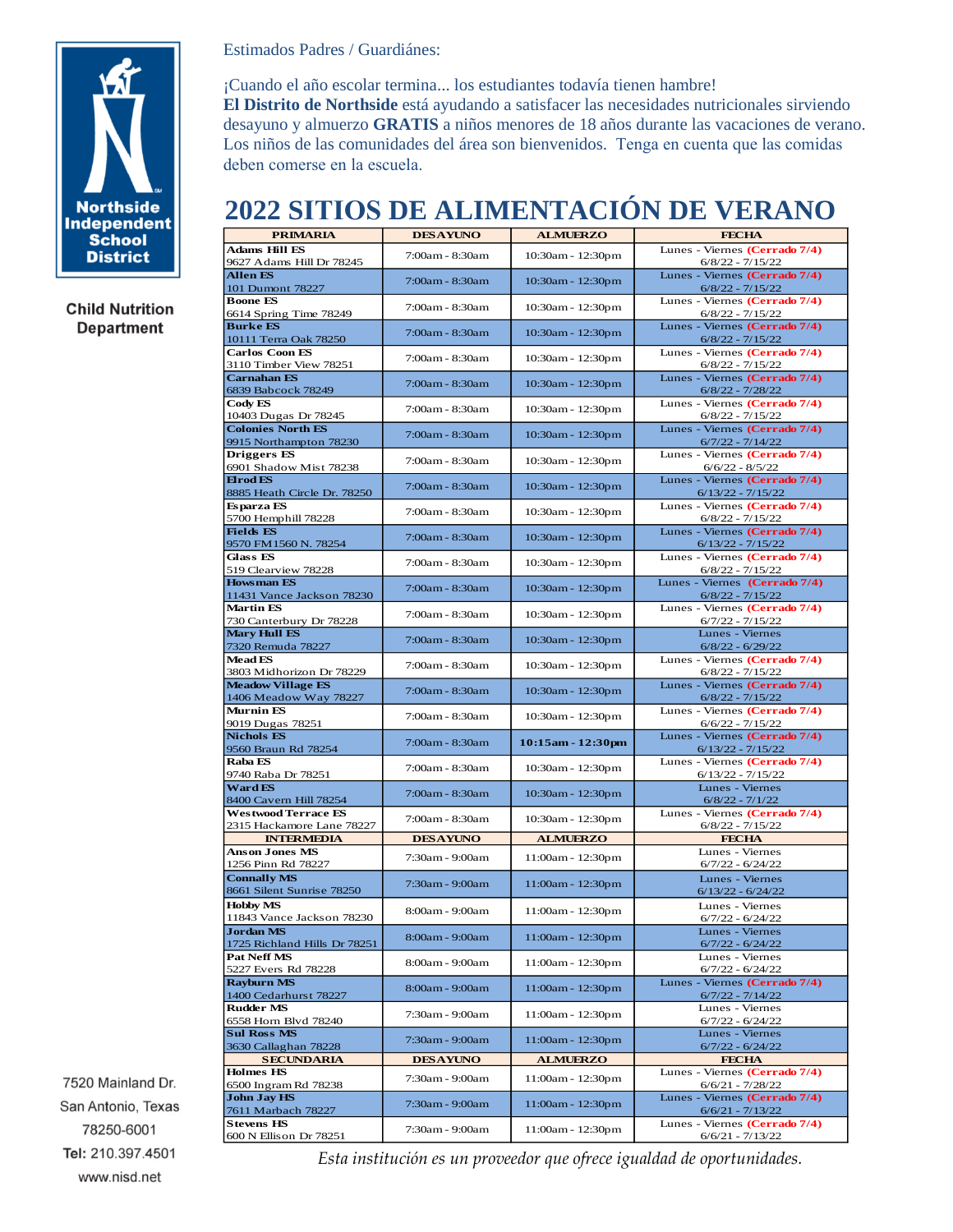## 2022 Summer Breakfast Menu – ALL LEVELS

|                                   | <b>MONDAY</b>                                     | <b>TUESDAY</b>                                    | <b>WEDNESDAY</b>                                    | <b>THURSDAY</b>                                   | <b>FRIDAY</b>                                       |  |
|-----------------------------------|---------------------------------------------------|---------------------------------------------------|-----------------------------------------------------|---------------------------------------------------|-----------------------------------------------------|--|
| <u>ENTRÉES</u>                    | Concha<br><b>OR</b>                               | Cinnamon Roll<br>and<br>Sausage Patty             | Breakfast Bowl w/ Biscuit<br>(Potato, Egg & Cheese) | <b>Biscuit</b><br>and<br>Chicken Patty            | <b>Flatbread Breakfast</b><br>Sandwich<br><b>OR</b> |  |
|                                   | Pancakes<br>and Sausage Patty                     | <b>OR</b><br>Muffin<br>and<br>Cereal              | <b>OR</b><br>Cinnamon Bun<br>and<br>Hardboiled Egg  | <b>OR</b><br>Cereal<br>and<br>Muffin              | Oatmeal Zee Bar<br>and<br>Chicken Patty             |  |
| <b>SIDES</b>                      | Applesauce Cup                                    | <b>Mixed Fruit</b>                                | Fresh Fruit                                         | Peaches                                           | Mango Chunks                                        |  |
|                                   | Juice                                             | Juice                                             | Juice                                               | Juice                                             | Juice                                               |  |
| <u>MILK</u><br>(Choice of Milk)   | Skim Chocolate<br>1% Plain<br>Lactose Free<br>Soy | Skim Chocolate<br>1% Plain<br>Lactose Free<br>Soy | Skim Chocolate<br>1% Plain<br>Lactose Free<br>Soy   | Skim Chocolate<br>1% Plain<br>Lactose Free<br>Soy | Skim Chocolate<br>1% Plain<br>Lactose Free<br>Soy   |  |
| <b>CONDIMENTS</b>                 | Ketchup<br>Syrup                                  | Ketchup                                           | Ketchup<br><b>Jelly</b>                             | Ketchup<br>Jelly                                  | Ketchup                                             |  |
| Week of 6/6, 6/20, 7/5, 7/18, 8/1 |                                                   |                                                   |                                                     |                                                   |                                                     |  |

\*\* ALL are offer vs serve. Choice of 1 Entrée, choice of ½ cup fruit OR juice or both, and Choice of Milk. May choose 3-4 items. ½ c Fruit or Juice is required

\*\*Menu is subject to change.

This is an equal opportunity employer.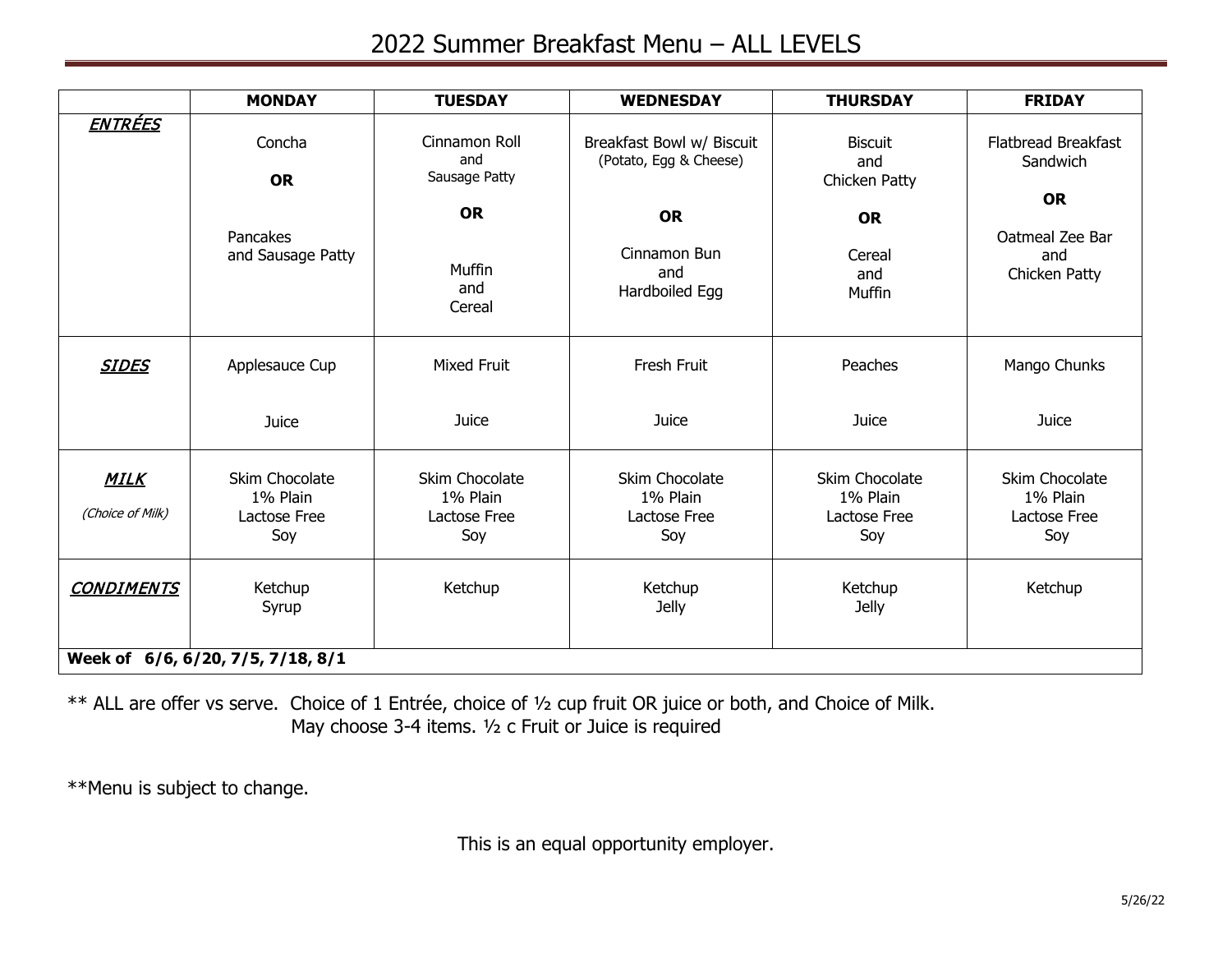|                                 | <b>MONDAY</b>                                                                                    | <b>TUESDAY</b>                                                                              | <b>WEDNESDAY</b>                                        | <b>THURSDAY</b>                                                                             | <b>FRIDAY</b>                                                                          |  |
|---------------------------------|--------------------------------------------------------------------------------------------------|---------------------------------------------------------------------------------------------|---------------------------------------------------------|---------------------------------------------------------------------------------------------|----------------------------------------------------------------------------------------|--|
| <u>ENTRÉES</u>                  | Cinnamon Bun<br>and<br>Cereal<br><b>OR</b><br><b>French Toast Sticks</b><br>and<br>Sausage Patty | Breakfast Bowl w/ Biscuit<br>(Potato, Egg & Cheese)<br><b>OR</b><br>Cereal<br>and<br>Muffin | Concha<br><b>OR</b><br>Pancakes<br>and<br>Chicken Patty | Oatmeal Bar<br>and<br>Sausage Patty<br><b>OR</b><br>Cinnamon Roll<br>and<br>Hard Boiled Egg | Flatbread Breakfast<br>Sandwich<br><b>OR</b><br><b>Biscuit</b><br>and<br>Chicken Patty |  |
| <b>SIDES</b>                    | Applesauce Cup                                                                                   | <b>Mixed Fruit</b>                                                                          | Fresh Fruit                                             | Peaches                                                                                     | Mango Chunks                                                                           |  |
|                                 | Juice                                                                                            | Juice                                                                                       | Juice                                                   | Juice                                                                                       | Juice                                                                                  |  |
| <b>MILK</b><br>(Choice of Milk) | Skim Chocolate<br>1% Plain<br>Lactose Free<br>Soy                                                | Skim Chocolate<br>1% Plain<br>Lactose Free<br>Soy                                           | Skim Chocolate<br>1% Plain<br>Lactose Free<br>Soy       | Skim Chocolate<br>1% Plain<br>Lactose Free<br>Soy                                           | Skim Chocolate<br>1% Plain<br>Lactose Free<br>Soy                                      |  |
| <b>CONDIMENTS</b>               | Syrup<br>Ketchup                                                                                 | <b>Jelly</b><br>Ketchup                                                                     | Syrup<br>Ketchup                                        | Ketchup                                                                                     | Jelly<br>Ketchup                                                                       |  |
| <b>WEEK of</b>                  | 6/13, 6/27, 7/11, 7/25, 8/8                                                                      |                                                                                             |                                                         |                                                                                             |                                                                                        |  |

\*\* ALL are offer vs serve. Choice of 1 Entrée, choice of ½ cup fruit OR juice or both, and Choice of Milk. May choose 3-4 items. ½ c Fruit or Juice is required

\*\*Menu is subject to change.

This is an equal opportunity employer.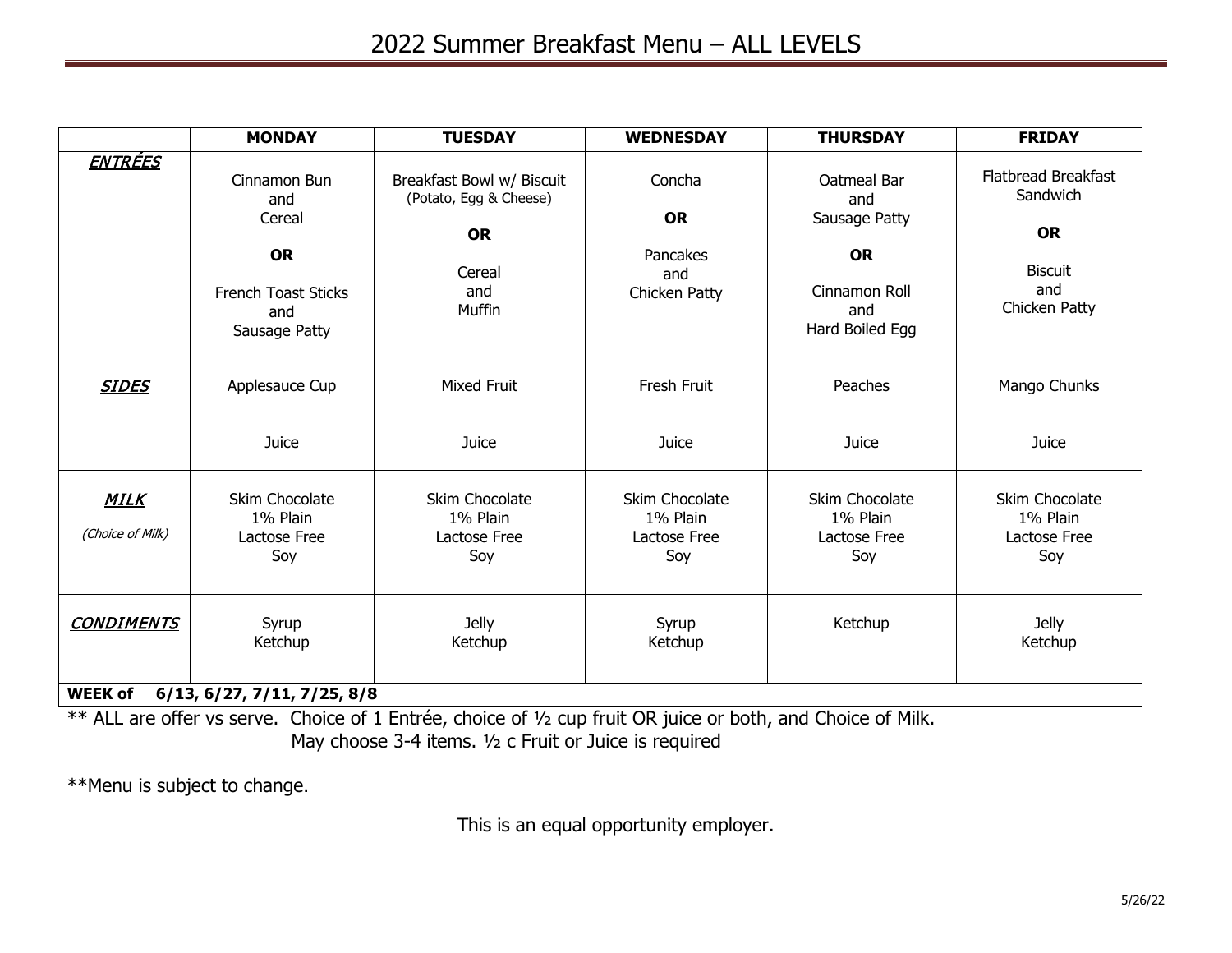|                   | <b>MONDAY</b>                                             | <b>TUESDAY</b>                                            | <b>WEDNESDAY</b>                                          | <b>THURSDAY</b>                                                  | <b>FRIDAY</b>                                             |
|-------------------|-----------------------------------------------------------|-----------------------------------------------------------|-----------------------------------------------------------|------------------------------------------------------------------|-----------------------------------------------------------|
| <b>ENTRÉES</b>    | Mini Corn Dog Bites                                       | Cheeseburger                                              | Chili Cheese Bowl w/<br>Tortilla Rounds                   | Teriyaki Chicken<br>or<br>Sweet & Sour Chicken w/<br><b>Rice</b> | Pepperoni & Cheese Pizza                                  |
| <b>SIDES</b>      | Potato Wedges<br>Cooked Carrots<br>Mixed Fruit            | <b>Baked Beans</b><br><b>Trimming Salad</b><br>Pears      | Cucumbers<br>Carrots & Red Peppers<br>Peaches             | Broccoli<br>Garden Salad<br>Fresh Fruit                          | Cucumbers<br>Corn<br>Mandarin Oranges                     |
| <b>MILK</b>       | Skim Chocolate<br>1% Plain<br>Lactose Free<br>Soy-Vanilla | Skim Chocolate<br>1% Plain<br>Lactose Free<br>Soy-Vanilla | Skim Chocolate<br>1% Plain<br>Lactose Free<br>Soy-Vanilla | Skim Chocolate<br>1% Plain<br>Lactose Free<br>Soy-Vanilla        | Skim Chocolate<br>1% Plain<br>Lactose Free<br>Soy-Vanilla |
| <b>CONDIMENTS</b> | Ketchup<br>Mustard                                        | Ketchup<br>Mayo<br>Mustard                                | Ketchup<br>Ranch<br>Caesar Dressing                       | Ranch<br>Caesar Dressing                                         | Ranch<br>Caesar Dressing                                  |
|                   | WEEK of 6/6, 6/20, 7/5, 7/18, 8/1                         |                                                           |                                                           |                                                                  |                                                           |

**All Levels are Offer vs Serve**

**\*Elementary-must offer ½ cup of each Vegetable and ½ cup Fruit daily-student can choose all three, but must choose at least one May have up to 2 veggies and up to 1 fruit.**

**\*Middle & High-must offer a total of 1 cup Vegetable plus 1 cup Fruit daily – student can choose all, but must choose at least one May have up to 2 veggies and up to 2 fruits (Only 1 Juice)**

**\*\*Menu is subject to change.**

This institution is an equal opportunity provider.